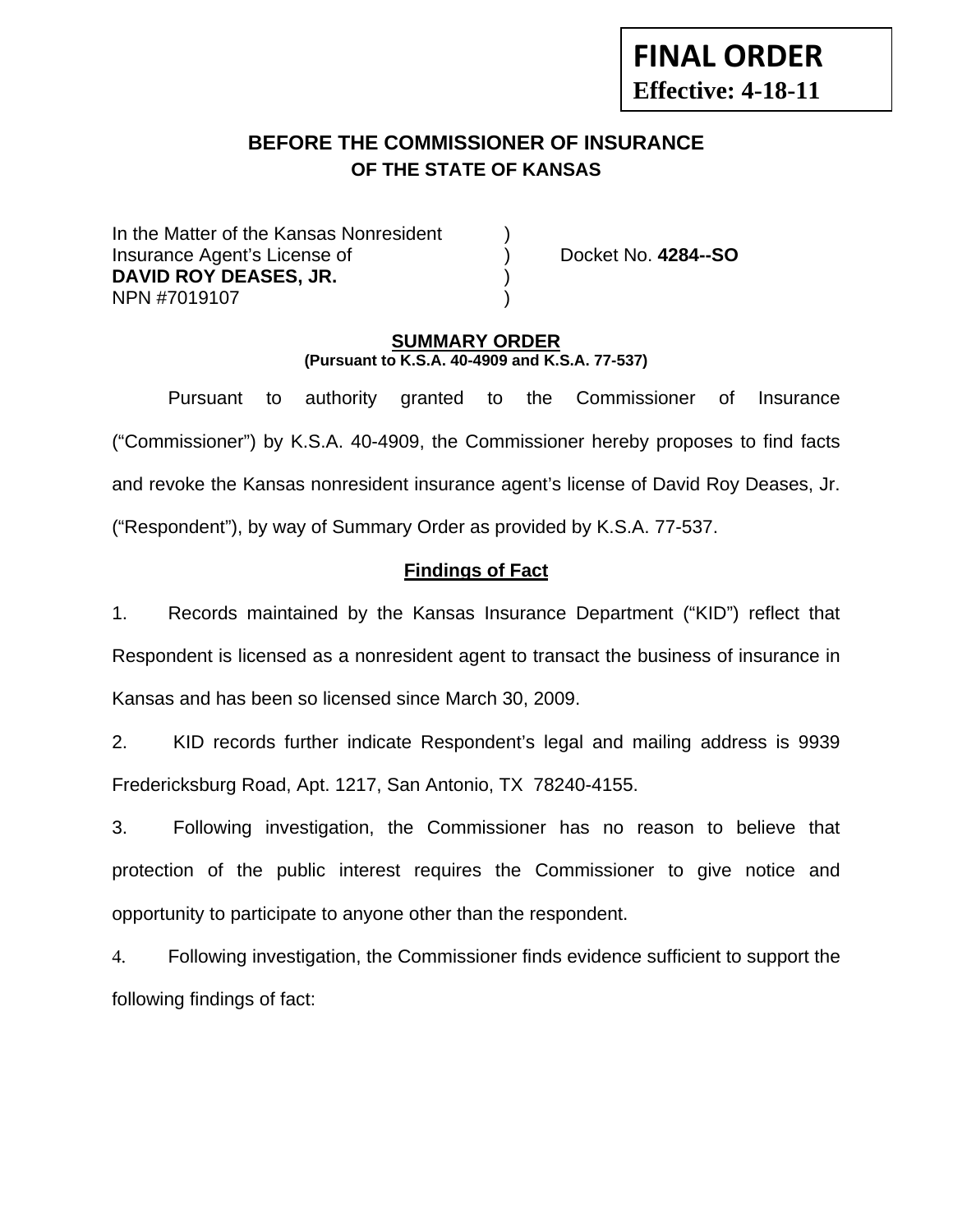5. Respondent was previously licensed as a resident insurance agent in the state of

Texas, and that license was revoked effective November 17, 2010, on grounds of

misappropriation of premium and fraudulent and dishonest acts or practices.

6. Respondent did not report this action to the Kansas Insurance Department within 30 days as required by K.A.R. § 40-7-9(a) and has not reported it to date.

7. By letter of March 3, 2011, counsel for KID wrote to Respondent at his mailing address of record and invited Respondent to reply within 15 business days if he disputed the above.

8. To date, Respondent has not replied; thus, the foregoing facts are deemed undisputed.

### **Applicable Law**

9. K.S.A. 2010 Supp. 40-4909(a) provides, in relevant part:

"The commissioner may deny, suspend, revoke or refuse renewal of any license issued under this act if the commissioner finds that the applicant or license holder has. . .

(2) Violated: (A) Any provision of chapter 40 of the Kansas Statutes Annotated, and amendments thereto, or any rule and regulation promulgated thereunder; . . . .

(C) any insurance law or regulation of another state; . . .

(4) Improperly withheld, misappropriated or converted any moneys or properties received in the course of doing insurance business. . .

(8) Used any fraudulent, coercive, or dishonest practice, or demonstrated any incompetence, untrustworthiness or financial irresponsibility in the conduct of business in this state or elsewhere.

(9) Had an insurance agent license, or its equivalent, denied, suspended or revoked in any other state, district or territory." K.S.A. 40-4909(a).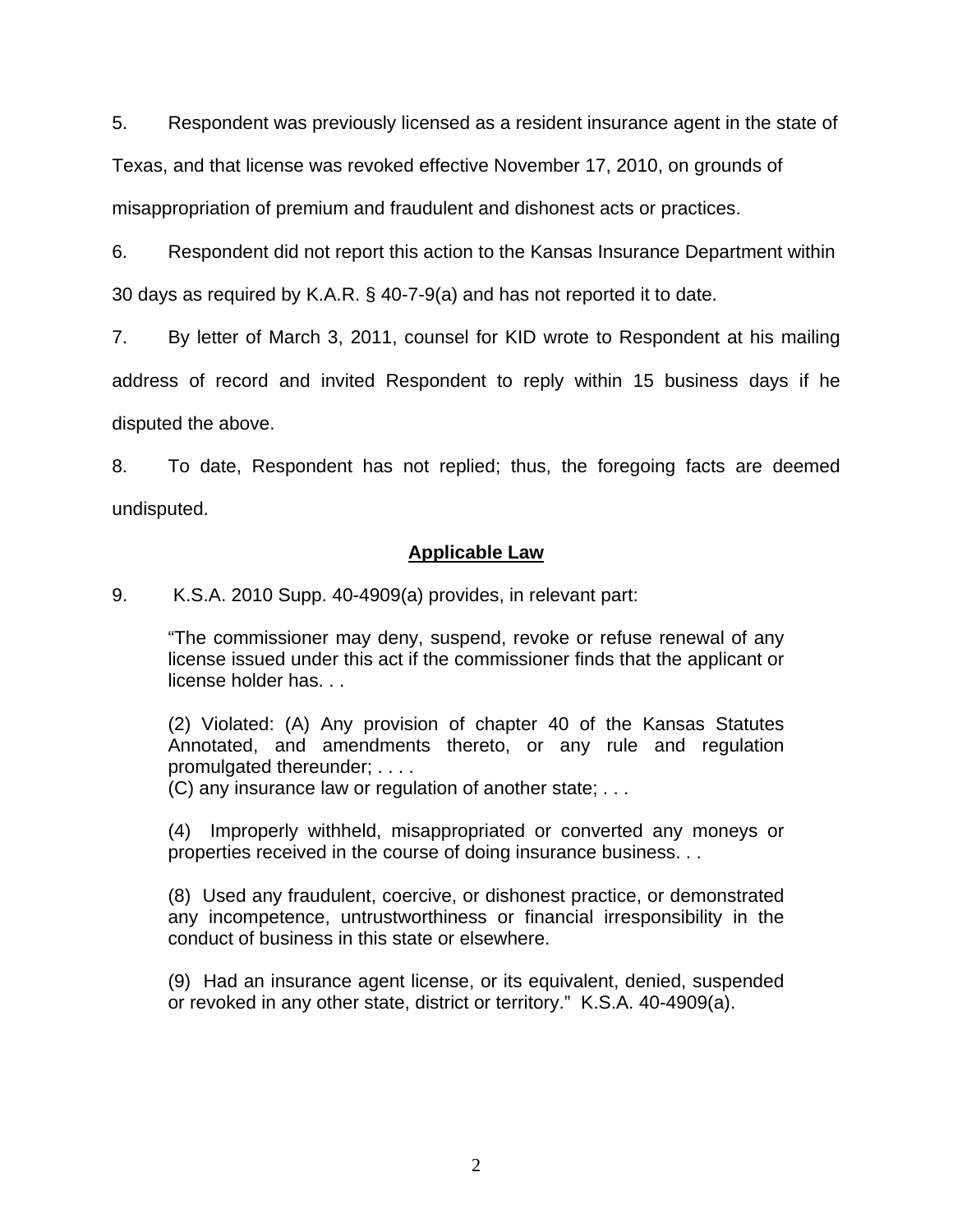10. K.A.R. §40-7-9 requires a licensed agent to report to the Commissioner within 30 days any disciplinary action against the agent's license by the insurance regulatory agency of another jurisdiction or any change of address.

11. "Unless denied licensure pursuant to K.S.A. 2010 Supp. 40-4909, and amendments thereto, a nonresident person shall receive a nonresident agent license if . . . such person is currently licensed as a resident and in good standing in such person's home state." K.S.A. 2010 Supp. 40-4906(a)(1).

12. In addition, the Commissioner may revoke any license issued under the Insurance Agents Licensing Act if the Commissioner finds that the interests of the insurer or the insurable interests of the public are not properly served under such license. K.S.A. 40-4909(b).

#### **Conclusions of Law**

13. The Commissioner has jurisdiction over Respondent as well as the subject matter of this proceeding, and such proceeding is held in the public interest.

14. The Commissioner finds, based on the facts contained in paragraph 5, that Respondent's license may be revoked pursuant to K.S.A. 40-4909(a)(9) because Respondent has had an insurance agent's license revoked in another state.

15. The Commissioner finds, based on the facts contained in paragraphs 5 and 6, that Respondent's license may be revoked pursuant to K.S.A. 40-4909(a)(2)(A) because Respondent has violated K.A.R. §40-7-9(a) by failing to report a disciplinary action against his insurance agent license by another state.

16. The Commissioner finds, based on the findings contained in the Texas order, that Respondent's license may be revoked pursuant to K.S.A. 2010 Supp. 40-

3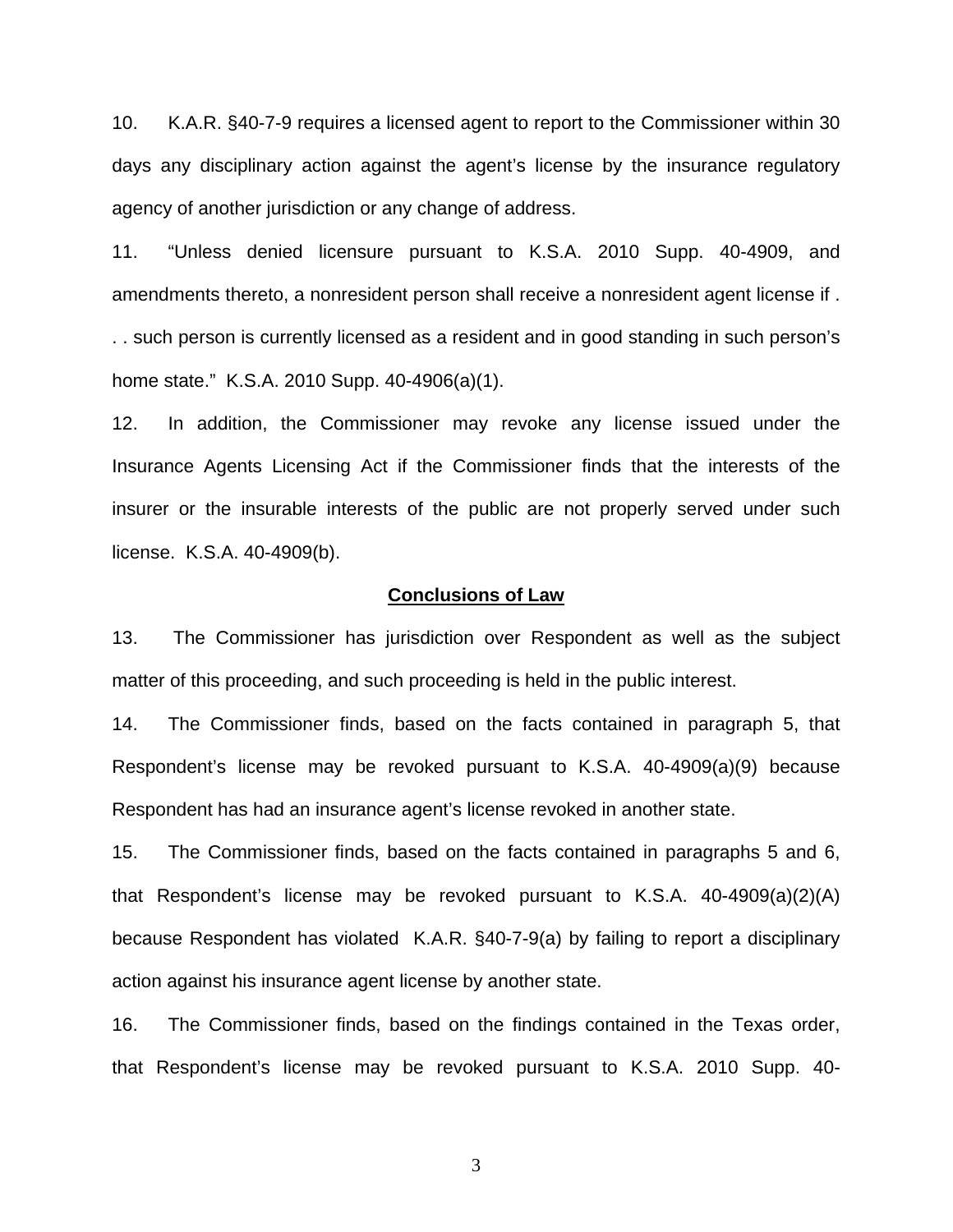4909(a)(2)(C) because Respondent has violated the insurance laws of another state; alternatively, Respondent's license may be revoked pursuant to K.S.A. 2010 Supp. 40- 4909(a)(4) (misappropriation of premium) and/or K.S.A. 2010 Supp. 40-4909(a)(8) (fraudulent and dishonest acts or practices).

17. The Commissioner finds, based on the facts contained in paragraph 5, that Respondent's license must be cancelled or revoked pursuant to K.S.A. 40-4906(a)(1) because Respondent is no longer licensed and in good standing in his home state and, thus, no longer entitled to a nonresident license based on reciprocity.

18. Based on the foregoing findings, the Commissioner concludes that sufficient grounds exist for the revocation of Respondent's insurance agent's license pursuant to K.S.A. 40-4909(a) and K.S.A. 4906(a)(1).

19. The Commissioner further concludes Respondent's license may be revoked pursuant to K.S.A. 40-4909(b) because such license is not properly serving the interests of the insurer and the insurable interests of the public.

20. Based on the facts and circumstances set forth herein, it appears that the use of summary proceedings in this matter is appropriate, in accordance with the provisions set forth in K.S.A. 77-537(a), in that the use of summary proceedings does not violate any provision of the law, the protection of the public interest does not require the KID to give notice and opportunity to participate to persons other than Respondent, and after investigation, KID believes in good faith that the allegations will be supported to the applicable standard of proof.

 **IT IS THEREFORE ORDERED BY THE COMMISSIONER OF INSURANCE THAT** the Kansas nonresident insurance agent's license of **DAVID ROY DEASES, JR.,** 

4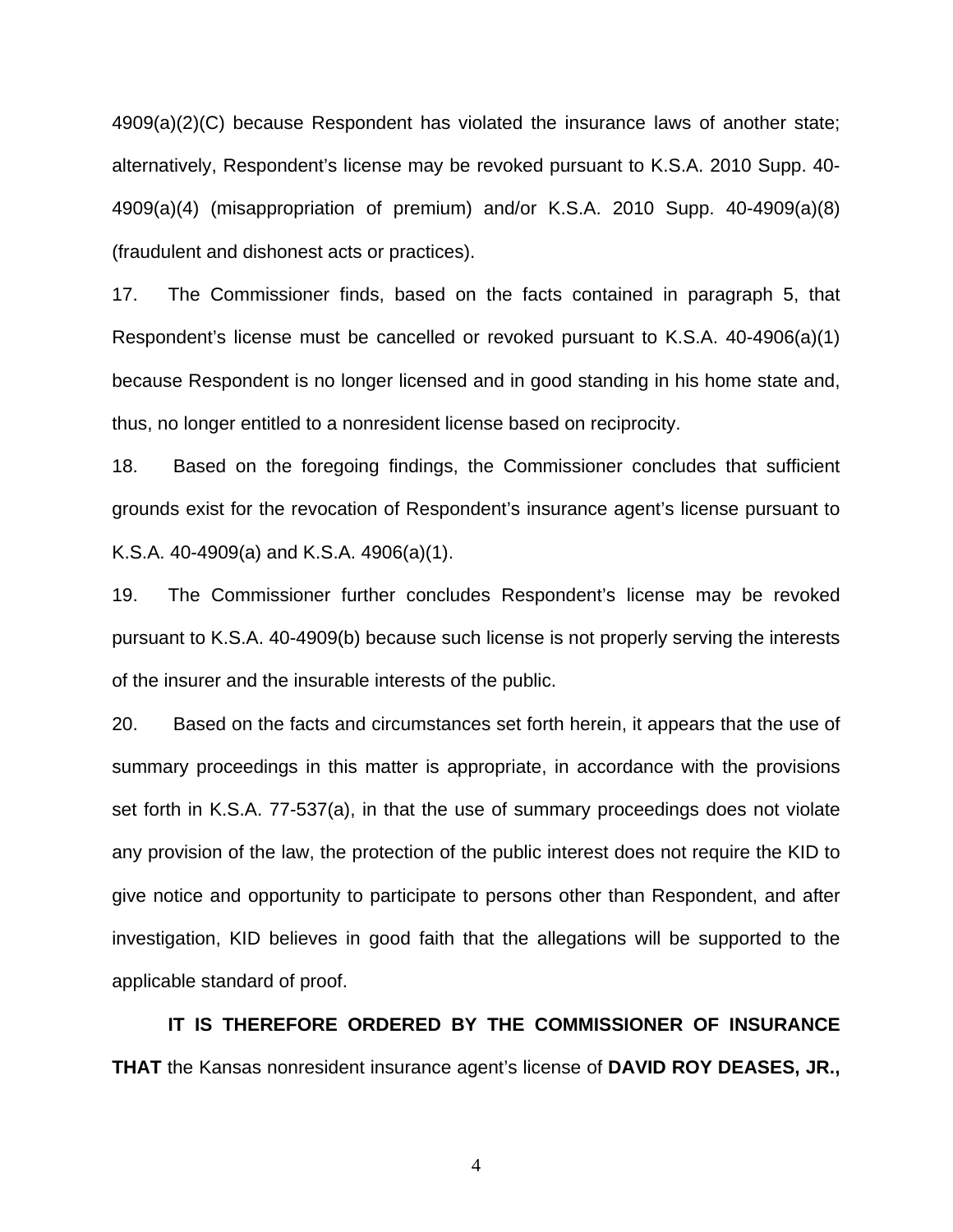is hereby **REVOKED. It is further ordered,** that **DAVID ROY DEASES, JR.,** shall **CEASE and DESIST** from the sale, solicitation, or negotiation of insurance and/or receiving compensation deriving from the sale, solicitation, or negotiation of insurance conducted on and after the effective date of this order.

### IT IS SO ORDERED THIS 29th DAY OF MARCH 2011, IN THE CITY OF **TOPEKA, COUNTY OF SHAWNEE, STATE OF KANSAS.**



 \_/s/ Sandy Praeger\_\_\_\_\_\_\_\_\_\_\_\_\_\_\_\_ Sandy Praeger Commissioner of Insurance

| ACTAPROVER A | /s/ Zachary J.C. Anshutz<br>Zachary J.C. Anshutz<br><b>General Counsel</b> |
|--------------|----------------------------------------------------------------------------|
|              |                                                                            |

# **NOTICE OF RIGHTS TO HEARING AND REVIEW**

## **Within fifteen (15) days of the date of service of this Summary Order,**

**Respondent** may submit a written request for a hearing pursuant to K.S.A. 77-537 and

K.S.A. 77-542. Any request for a hearing should be addressed to the following:

 Zachary J.C. Anshutz, General Counsel Kansas Insurance Department 420 S.W. 9<sup>th</sup> Street Topeka, Kansas 66612

If a hearing is requested, the Kansas Insurance Department will serve notice of

the time and place of the hearing and information on procedures, right of representation,

and other rights of parties relating to the conduct of the hearing.